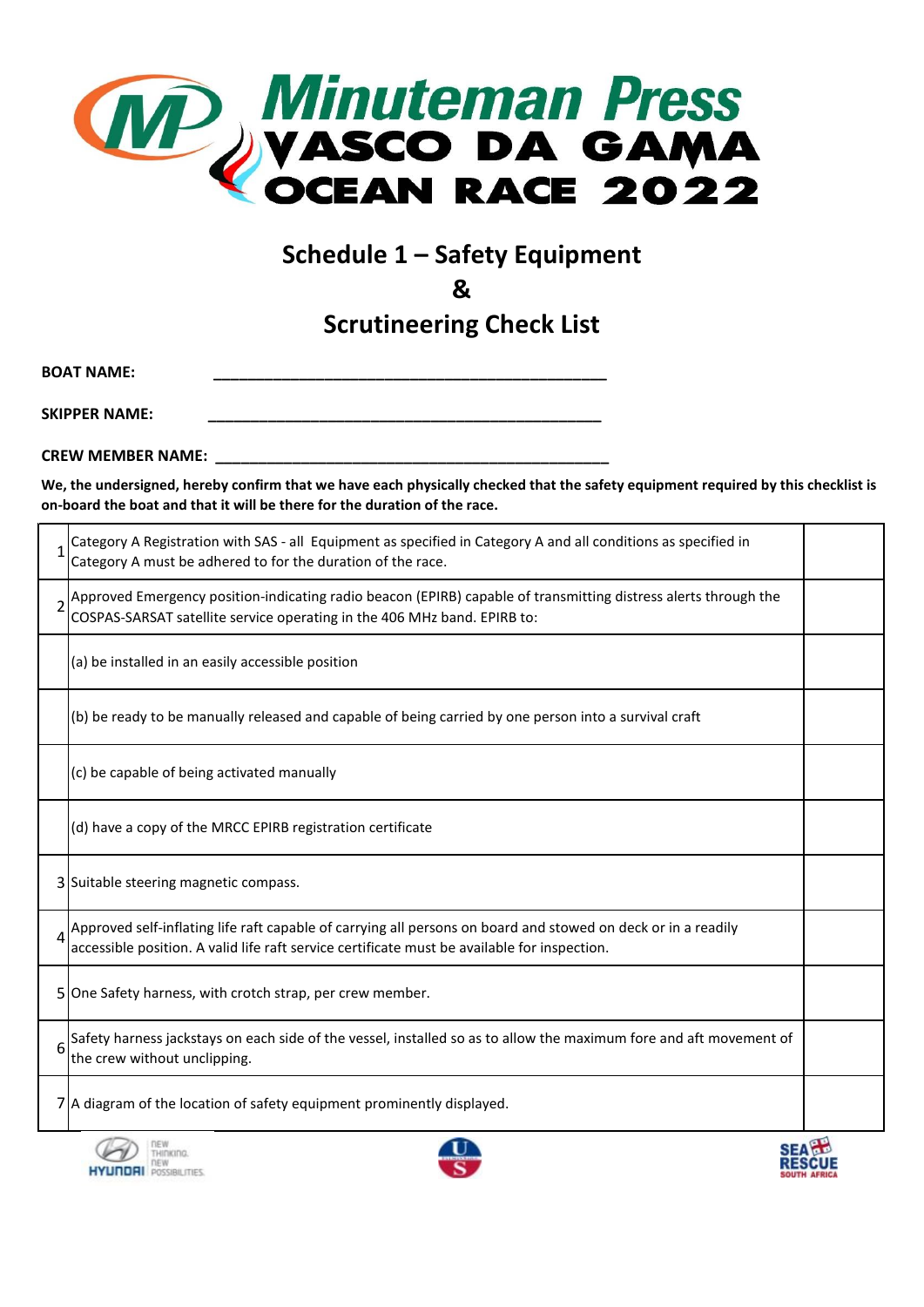| 8 Diagram of the location of all through hull fittings prominently displayed.                                                                                    |  |
|------------------------------------------------------------------------------------------------------------------------------------------------------------------|--|
| 9 Phone number of Satellite Telephone (if applicable). Phone number:                                                                                             |  |
| 10 <sup>t</sup> is a requirement that the Vessels Life Raft is stowed in a place and manner that will enable it to be activated<br>within a period of 45 seconds |  |

## **ADDITIONAL EQUIPMENT FOR MULTIHULL BOATS ONLY:**

|  | 14 Boats to be fitted with an escape hatch / escape hatches, of suitable dimensions, to be used to evacuate boat / |  |
|--|--------------------------------------------------------------------------------------------------------------------|--|
|  | provide access to the interior of the boat, in the event of a capsize.                                             |  |

## **ADDITIONAL RECOMMENDATIONS:**

12 It is highly recommended that storm sails should either be a dayglow colour or at least have a large identifiable dayglow spot on them

| <b>SIGNED BY:</b>   |  |
|---------------------|--|
|                     |  |
| <b>SKIPPER:</b>     |  |
|                     |  |
|                     |  |
| DATE:               |  |
|                     |  |
| <b>CREW MEMBER:</b> |  |
|                     |  |
| DATE:               |  |